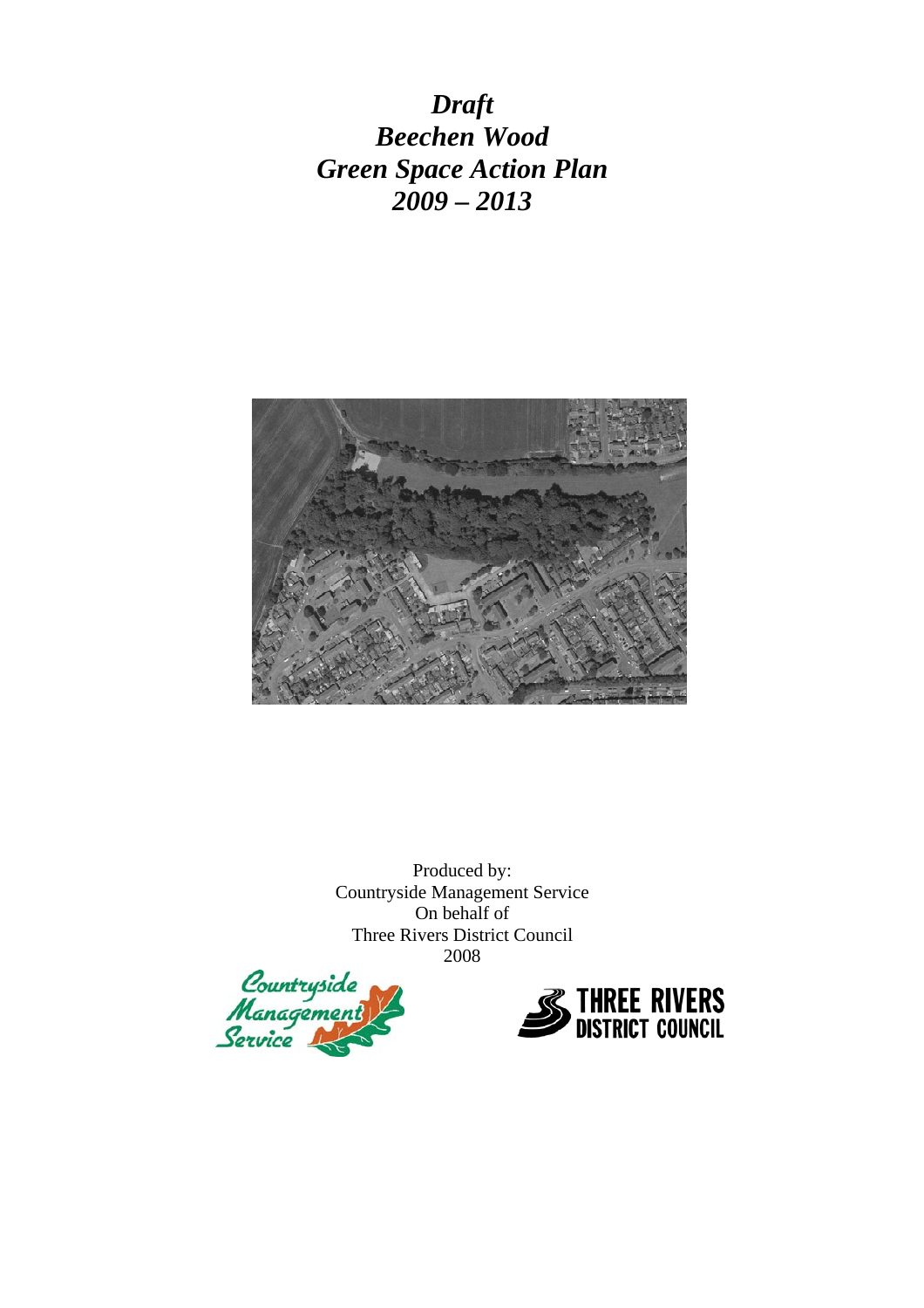# *Contents:*

| 1.0 Introduction                                             | 3                        |
|--------------------------------------------------------------|--------------------------|
| 2.0 Site Description                                         | 3                        |
| 2.1 Woodland                                                 | 3                        |
| 2.2 Grassland                                                | $\overline{\mathcal{L}}$ |
| $3.0$ Aim                                                    | $\overline{4}$           |
| 4.0 Objectives                                               | $\overline{4}$           |
| 5.0 Current management                                       | 4                        |
| 6.0 Suggest roles for implementation                         | $\overline{4}$           |
| 6.1 CMS                                                      | $\overline{4}$           |
| 6.2 TRDC                                                     | $\overline{4}$           |
| 6.3 Community                                                | 4                        |
| 7.0 Contacts                                                 | 5                        |
| 8.0 Suggested Management                                     |                          |
| 8.1 Woodland                                                 | $rac{5}{5}$              |
| 8.2 Scrub edge                                               | 5                        |
| 8.3 Grassland                                                | 5                        |
| 9.0 Species list                                             | 5                        |
| 10.0 Draft table of GAP actions                              | $\boldsymbol{7}$         |
| <b>Figure 1 Location</b>                                     | $8\,$                    |
| <b>Figure 2 Site Description</b>                             | 9                        |
| <b>Figure 3 Year 1</b>                                       | 10                       |
| <b>Figure 4 Year 2</b>                                       | 11                       |
| Figure 5 Year $3-5$                                          | 12                       |
| <b>11.0 Management Specifications</b>                        | 13                       |
| 11.1 Annual                                                  | 13                       |
|                                                              |                          |
|                                                              |                          |
| 11.4 Grassland                                               | 14                       |
|                                                              |                          |
| 11.2 Woodland<br>11.3 Hedgerow Management<br>11.5 Scrub edge | 13<br>13<br>15           |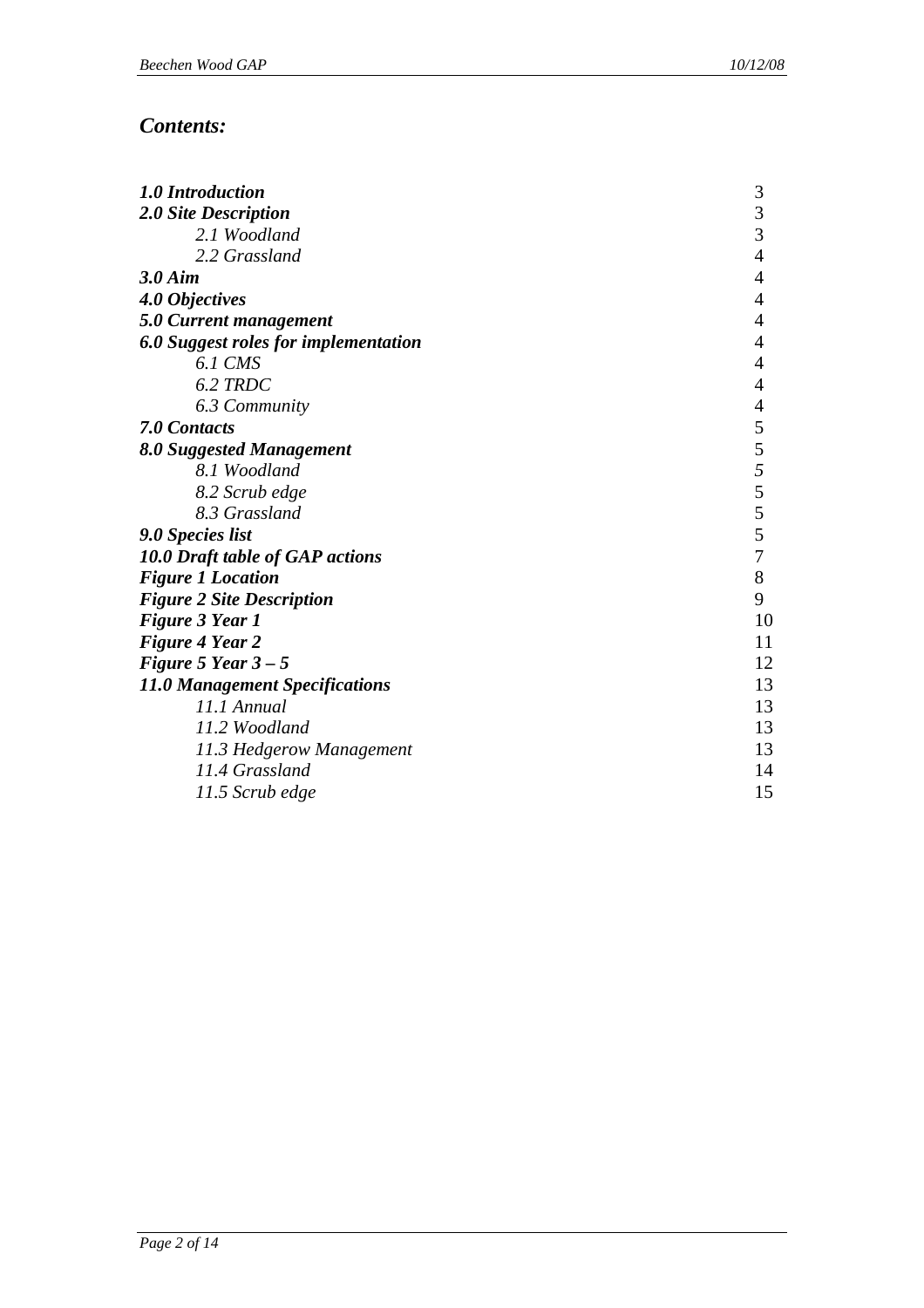# *Beechen Wood Greenspace Action Plan*

## *1.0 Introduction*

Beechen Wood is a small isolated wood surrounded by houses. It is currently an Ecosite (Ref: 88/011). It is a planted Beech (*Fagus sylvatica*) wood, 2.39ha in size. The Wood is located in Maple Cross in south-west Hertfordshire, just west of the Grand Union Canal. The wood is owned and managed by Three Rivers District Council.

### *2.0 Site Description*

# *2.1 Woodland*

The wood is comprised mainly of Beech with some Ash (*Fraxinus excelsior*), Rowan (*Sorbus aucuparia*) and Oak (*Quercus robur*). The Beech is denser to the west and there is a good understory layer, dominated in areas by dense Holly (*Ilex aquifollium*), but also consisting of Hawthorn (*Crataegus monogyna*), Spindle (*Euonymus europaeus*) and Elder (*Sambucus nigra*). There is a species rich ground layer including Bluebell (*Hyacinthodies non-scriptus*) and Wood Anemone (*Anemone nemorosa*) which will benefit from some management. The locally rare Enchanters Nightshade (*Cicaea lutetiana)* can also be found on the site.

The wood has one main ride running its length from east to west, but a number of smaller paths criss – cross this.

The wood is now semi-natural in character, although it is not ancient. It was, in all probability, originally planted with beech for the local furniture industry in the  $19<sup>th</sup>$ century. It is generally in good health with a diverse age structure with plenty of natural tree regeneration in the gaps created by storm damage. There are plenty of squirrels and some bark damage is evident. This is likely to be a significant issue in the future, where squirrel damage to larger trees may affect tree safety. There are a number of mature Beech trees with dead wood in their crowns that may need attention; however these should be surveyed for bats before works are carried out.

The site contains several hollows, probably the result of mineral extraction at some point. Consultation with the county's Historic Environment Unit confirms there are no entries on their register from within the wood.

The wood is well used, particularly by dog walkers and there is evidence that children play in the wood.

The entrance to the wood on the north-west side is via a stile that takes walkers along a path adjacent to a fenced mast and into the wood. This stile is not suitable and should be removed and replaced with a kissing gate.

Flytipping is a problem in the wood and is regularly removed by Three Rivers District Council; a letter may need to be sent to the local residents.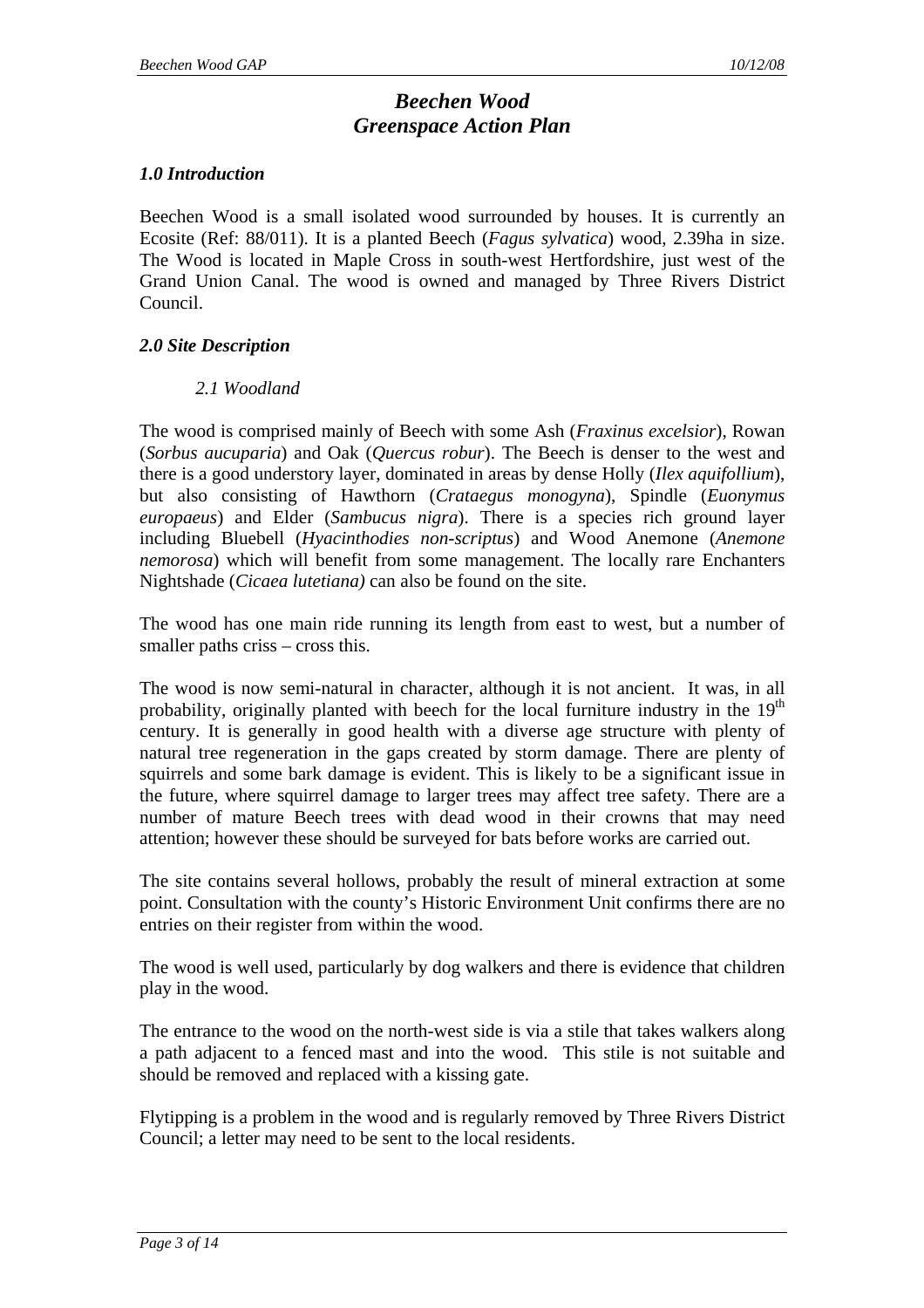# *2.2 Grassland*

There is a large area of grassland on the north boundary which in turn is lined with a hedge. The grass is currently close mown, however species such as Creeping Buttercup (*Ranunculus repens*) and Common Mallow (*Malva sylvestris*) are surviving.

## *3.0 Aims*

• The production of a Green Space Action Plan for Beechen Wood to increase the biodiversity value and to involve the local community.

### *4.0 Objectives*

- Advise on the management of the site to increase Biodiversity
- Encourage local communities and businesses to become involved in decision making and appropriate management of their local green space
- Improve and promote public access and interpretation of the site, where appropriate

# *5.0 Current Management*

Little is currently done in the wood, health and safety work and removal of fly tipping are the main activities. The meadow is currently amenity cut and of little value to wildlife, however with changes this could be improved.

#### *6.0 Suggested roles for implementation:-*

#### *6.1 Countryside Management Service (CMS)*

- Specialist advice
- Support with grant applications
- Specifications for management works
- Press and PR with Three Rivers District Council
- Support events

#### *6.2 Three Rivers District Council*

- Responsible for implementation of plan
- Day to day management of Beechen Wood
- Admin and budget management
- Signature and responsibility for grant applications/claims
- Member involvement and reporting

#### *6.3 Community*

- Involve local groups
- Securing external grants
- Input into decision making process
- Eyes and ears reporting to Three Rivers District Council
- Open days, guided walks, family events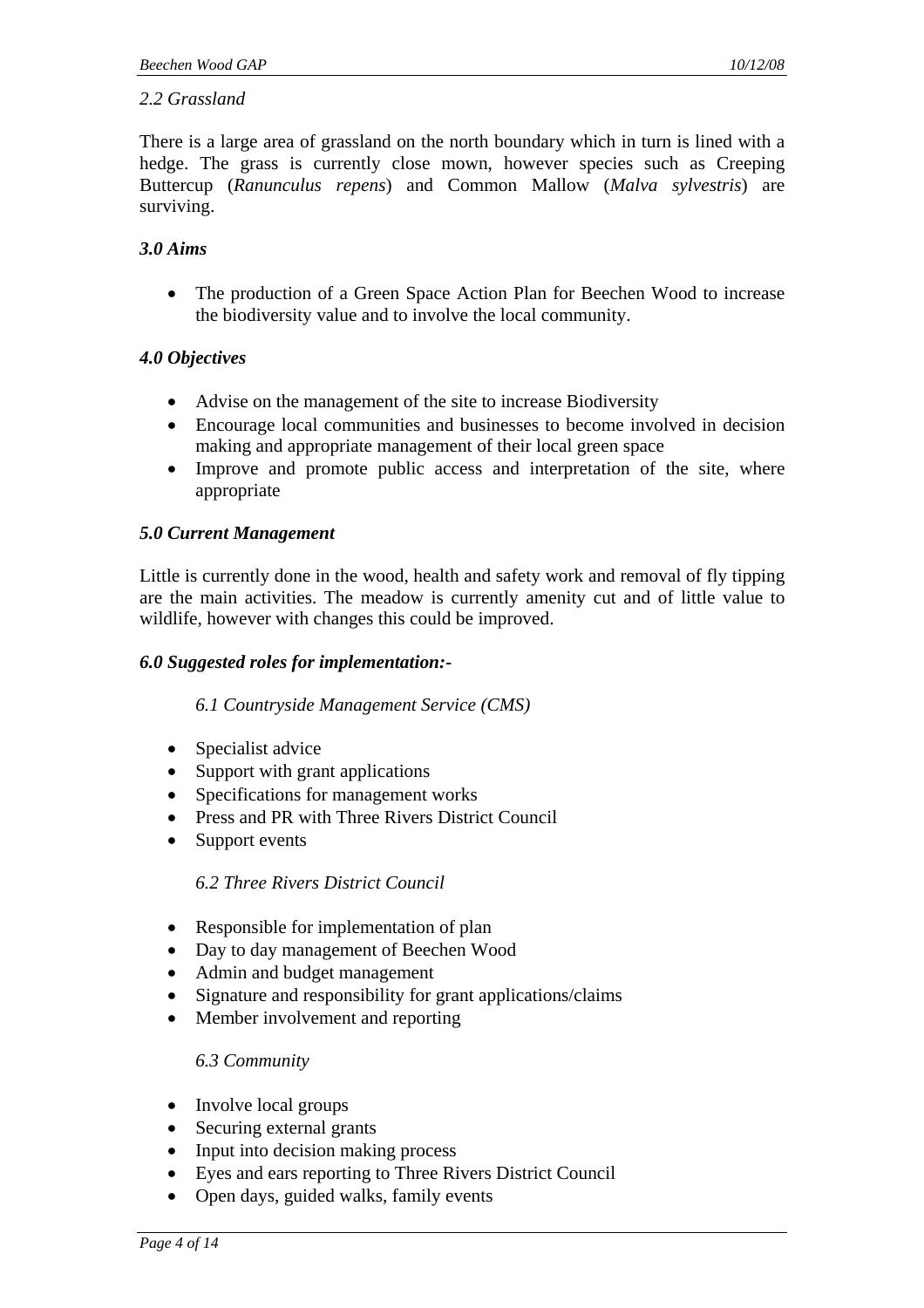Monitoring of the plan

## *7.0 Contacts:*

Three Rivers District Council Darren Monk/Julie Hughes 01923 727124

Countryside Management Service West and Southern Area CMS Building The Nursery Site Hixberry Lane St Albans **Herts** AL4 0TZ (Telephone 01727 848168)

### *8.0 Suggested Management*

### *8.1 Woodland*

The main management, carried out over the first two years will concentrate on thinning the re – generation of Ash, Sycamore (*Acer pseudoplatanus*) and the large amounts of Holly now invading the understory, (any hazel (*Corylus avellana*) and small amounts of Ash should be coppiced). During years 3-5 the woodland should be monitored, especially for holly regeneration and path maintenance and management should be carried out when necessary.

#### *8.2 Scrub edge*

A scrub edge will be allowed to grow up along the wood edge and the grassland edge to provide a structured edge habitat. The edge habitat should be cut in the fourth year to stop succession to woodland.

#### *8.3 Grassland*

The currently close mown grassland should be turned into a hay meadow, by changing the cutting regime, this would provide a good nectar source for invertebrates and provide extra habitat for small mammals which may be using the wood. The hay meadow should be cut once a year, with arising being removed (see attached table of works). Cut a 2m path through the meadow, leaving a minimum 5 metre strip along hedge and wood edge.

#### *9.0 Species List*

*Trees* 

Beech (*Fagus sylvatica)* Hawthorn *(Cratagus monogyna)* Ash *(Fraxinus excelsior)* Cherry (*Prunus avium)*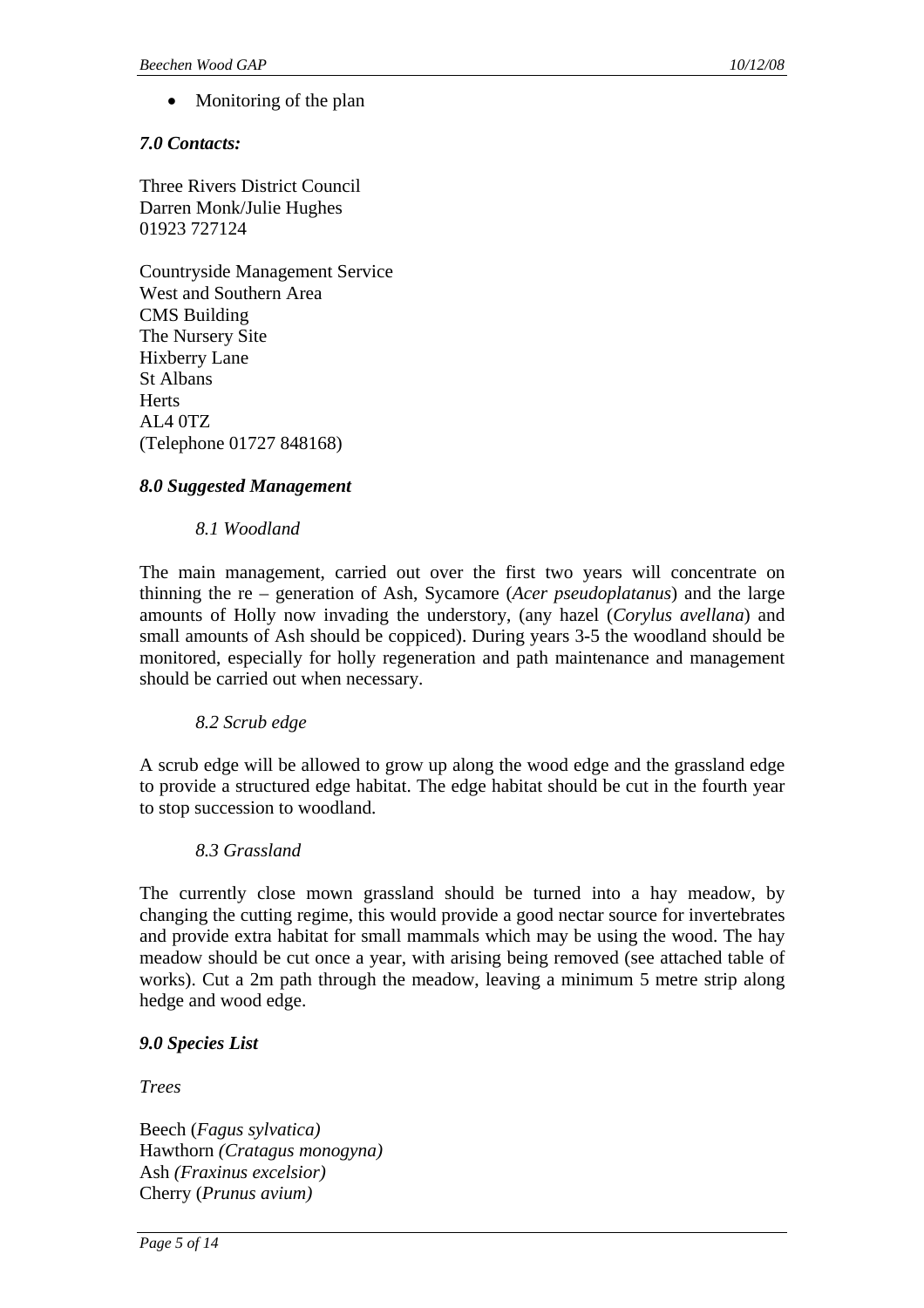Field Maple *(Acer campestre)* Rowan *(Sorbus aucuparia)* Oak *(Quercus robur)* Holly *(Ilex aquifolium)* Spindle *(Euonymus europaeus)* Elder *(Sambucus nigra)*

# *Herbs*

Bluebell *(Hyacinthoides non-scriptus)* Wood Anemone *(Anemone nemorosa)* Red Campion *(Silene dioica)* Sweet Woodruff *(Galium odoratum)* Dogs Mercury *(Mercurialis perennis)* Enchanters Nightshade *(Circaea lutetiana)*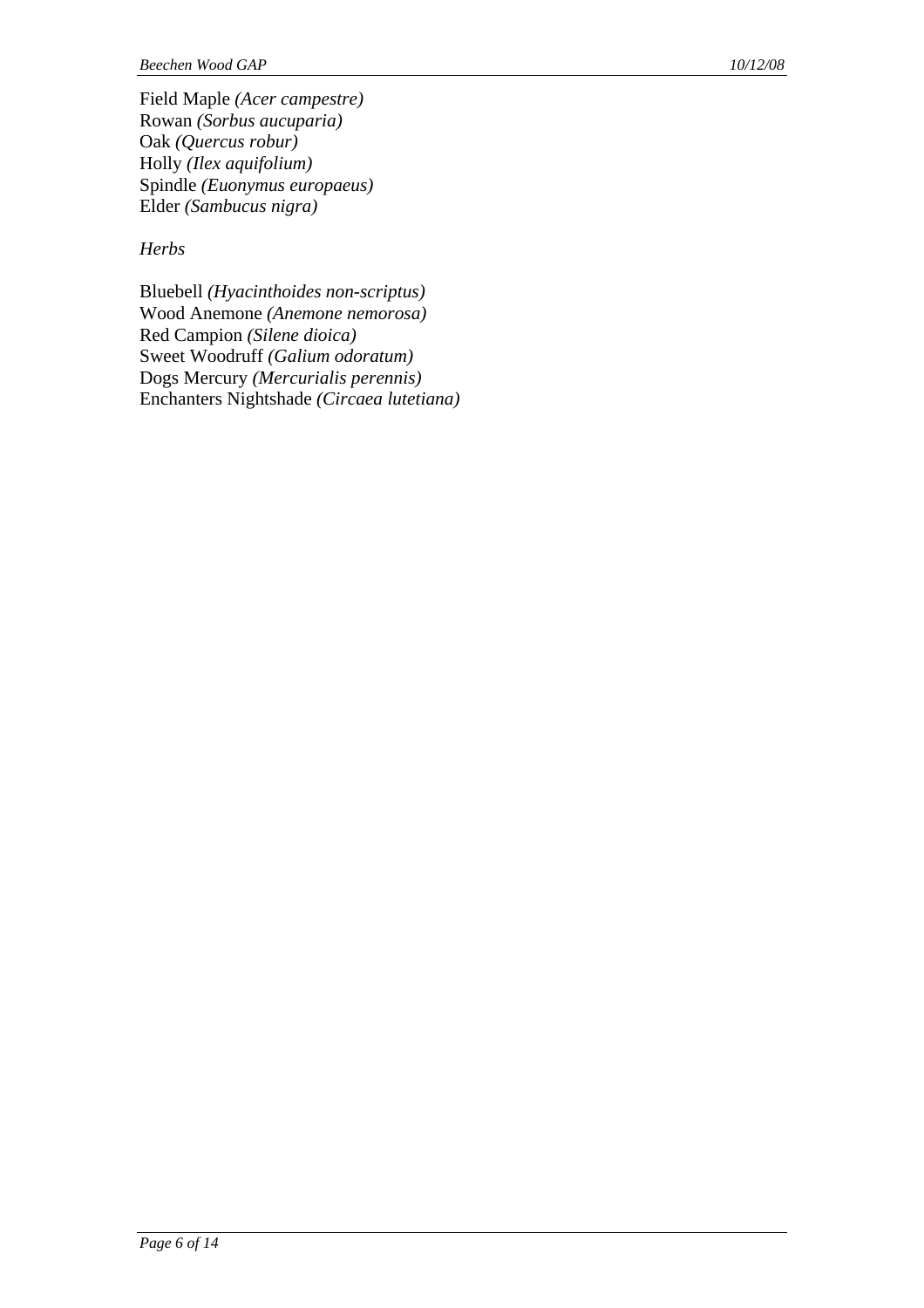*10.0 Draft Gap actions* 

| Year                                         | <b>Activity</b>                                                                                                                     | <b>Partner</b>              | <b>Cost estimate</b> | <b>Potential</b><br>sources of<br>funding                         |
|----------------------------------------------|-------------------------------------------------------------------------------------------------------------------------------------|-----------------------------|----------------------|-------------------------------------------------------------------|
|                                              |                                                                                                                                     |                             |                      |                                                                   |
| Annually as<br>per contact<br>specification  | <b>Site risk assessment</b><br>& tree safety survey                                                                                 | <b>TRDC</b>                 | N/A                  | <b>TRDC Tree</b><br>contract                                      |
| Annually as<br>per contract<br>specification | Litter pick/ remove<br>flytipping                                                                                                   | <b>TRDC</b>                 | N/A                  | <b>TRDC</b><br>Grounds<br>maintenance<br>contract                 |
| Annually as<br>per contract<br>specification | <b>Monitor and maintain</b><br>signage and bins and<br>other infrastructure                                                         | <b>TRDC</b>                 | N/A                  | <b>TRDC</b><br>Grounds<br>maintenance<br>contract                 |
| Annually as<br>per contract<br>specification | <b>Maintain definitive and</b><br>permissive access for<br>horses (where<br>permitted) and<br>pedestrians                           | TRDC/<br>HCC (along<br>RoW) | N/A                  | <b>TRDC</b><br>Grounds<br>maintenance<br>contract /<br><b>HCC</b> |
| Yr1 (2009)                                   | Create scrub edge by<br>natural regeneration                                                                                        | <b>TRDC</b>                 |                      | <b>TRDC</b>                                                       |
| Yr 1 (2009)                                  | 35% Thin of the wood,<br>mostly saplings,<br>coppice hazel                                                                          | <b>TRDC</b>                 |                      | <b>TRDC</b>                                                       |
| Yr1 (2009)                                   | <b>Change cutting regime</b><br>to create hay meadow<br>on the currently close<br>mown grassland<br>leaving a path and<br>play area | <b>TRDC</b>                 |                      | <b>TRDC</b><br>Grounds<br>maintenance<br>contract                 |
| Yr2(2010)                                    | Install welcome signs<br>and kissing gates                                                                                          | <b>TRDC</b>                 |                      | <b>TRDC</b>                                                       |
| Yr2 (2010)                                   | <b>Continue to remove</b><br>saplings                                                                                               | <b>TRDC</b>                 |                      | <b>TRDC</b><br>Grounds<br>maintenance<br>contract                 |
| Yr2 (2010)                                   | Widen main east/west<br>ride                                                                                                        | <b>TRDC</b>                 |                      | <b>TRDC</b><br>Grounds<br>maintenance<br>contract                 |
| Yr2 (2010)                                   | <b>Cut and collect the</b><br>grassland, removing<br>all cuttings                                                                   | <b>TRDC</b>                 |                      | <b>TRDC</b><br>Grounds<br>maintenance<br>contract                 |
| Yr3 (2011)                                   | <b>Cut and collect the</b><br>grassland removing<br>all cuttings                                                                    | <b>TRDC</b>                 |                      | <b>TRDC</b><br>Grounds<br>maintenance<br>contract                 |
| Yr4 (2012)                                   | Cut the edge habitat to<br>stop succession to<br>woodland.                                                                          | <b>TRDC</b>                 |                      | <b>TRDC</b><br>Grounds<br>maintenance<br>contract                 |
| Yr4 (2012)                                   | <b>Cut and collect the</b><br>grassland removing<br>all cuttings                                                                    | <b>TRDC</b>                 |                      | <b>TRDC</b><br>Grounds<br>maintenance<br>contract                 |
| Yr5 (2013)                                   | <b>Cut and collect the</b><br>grassland removing<br>all cuttings                                                                    | <b>TRDC</b>                 |                      | <b>TRDC</b><br>Grounds team                                       |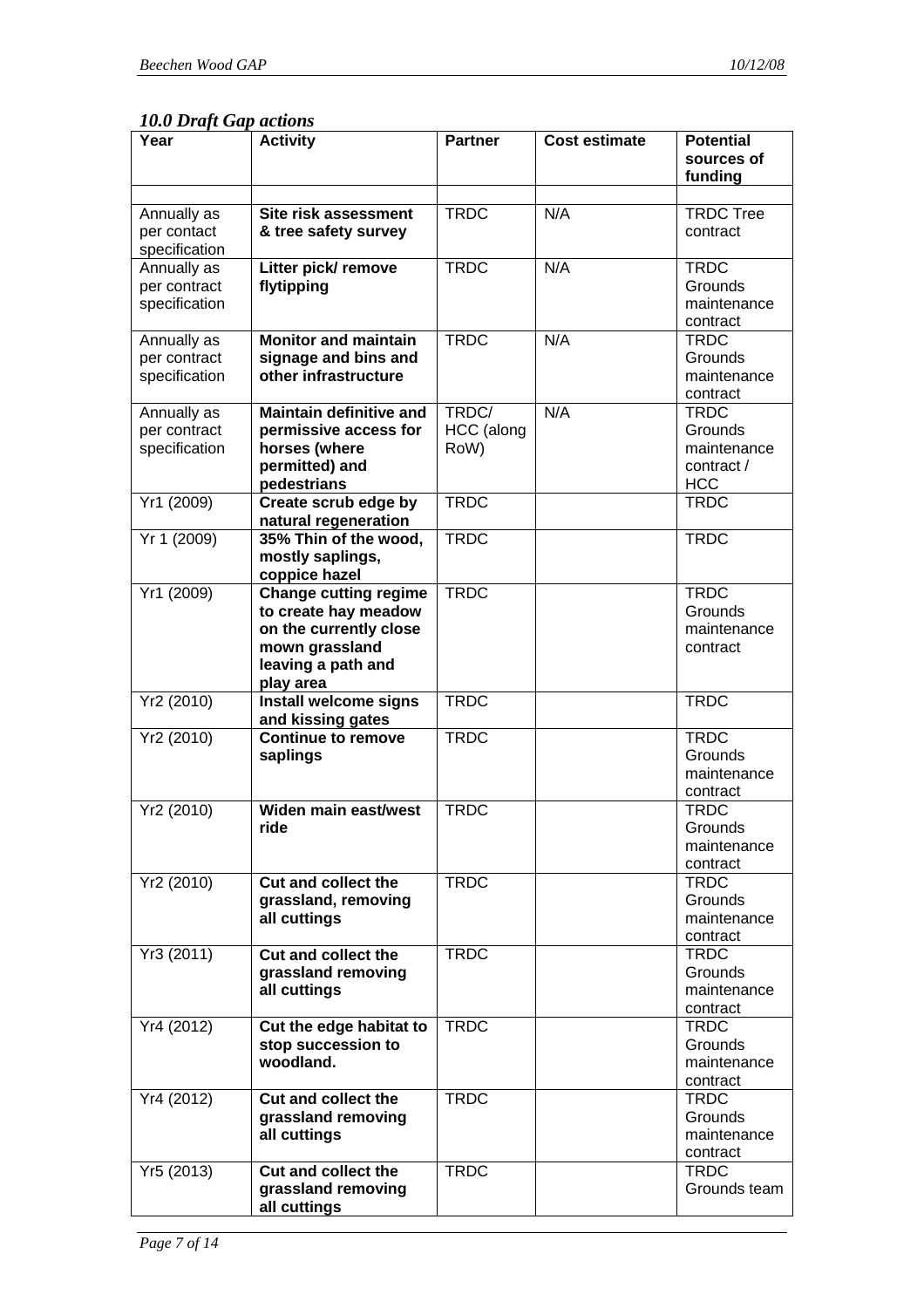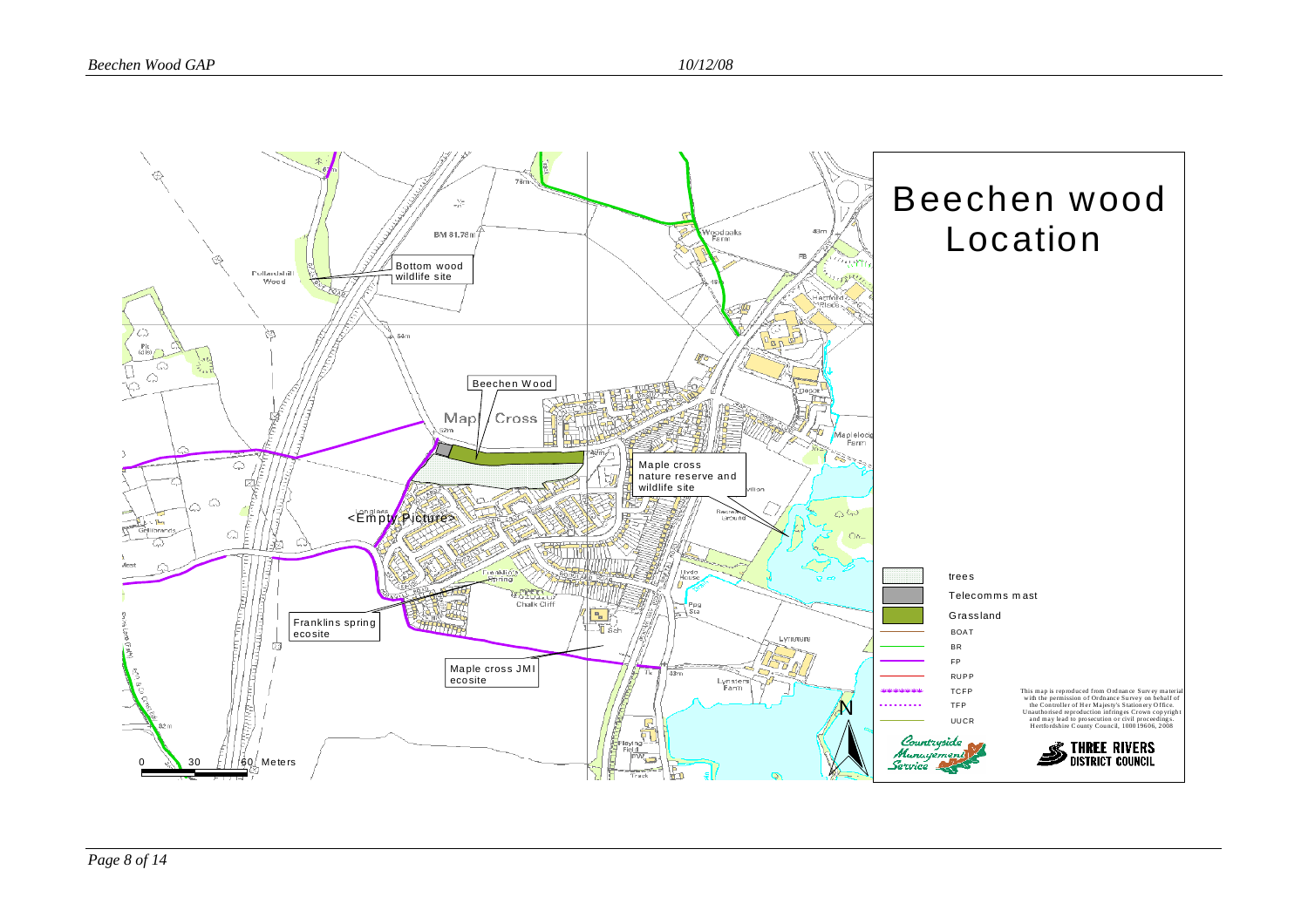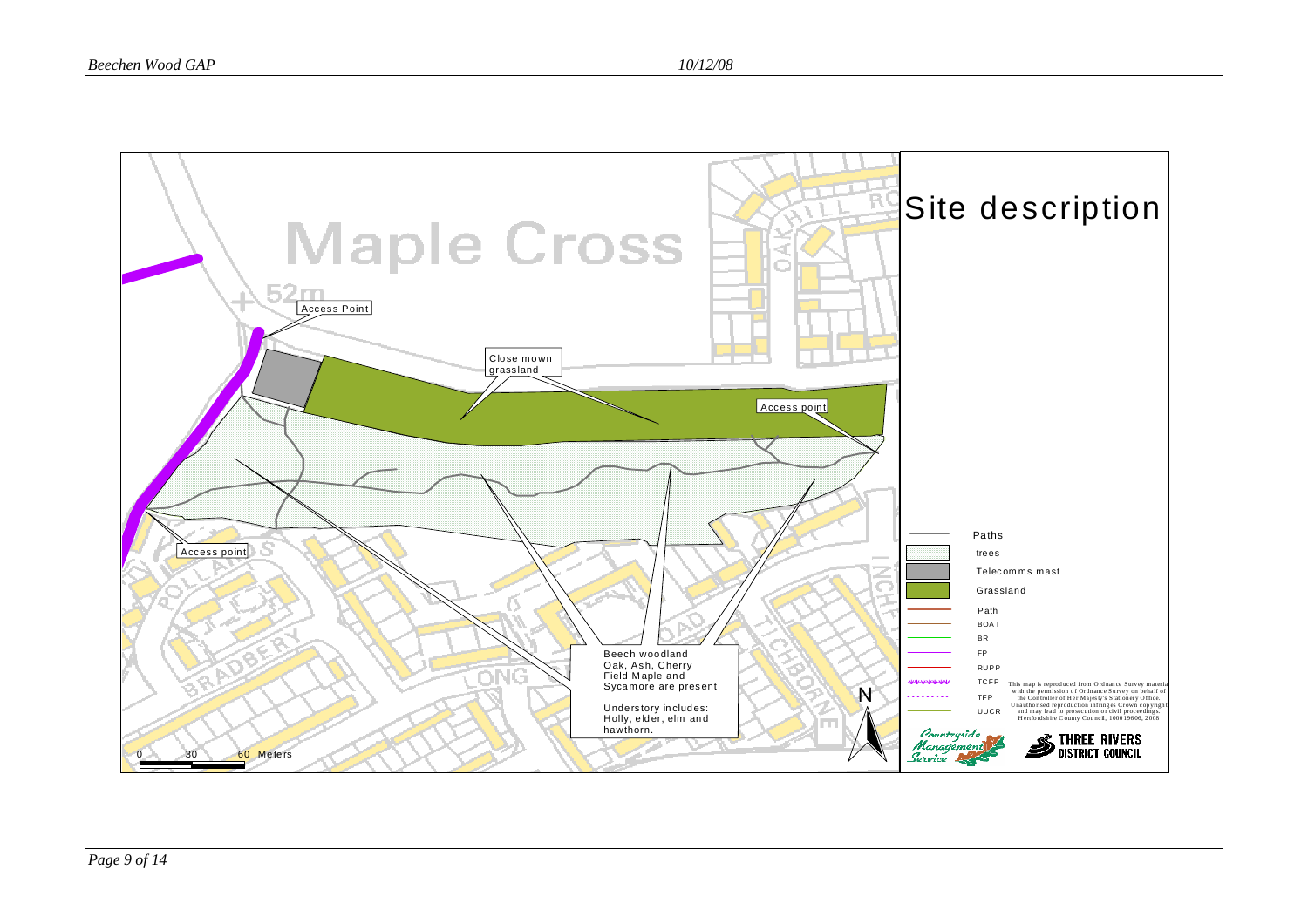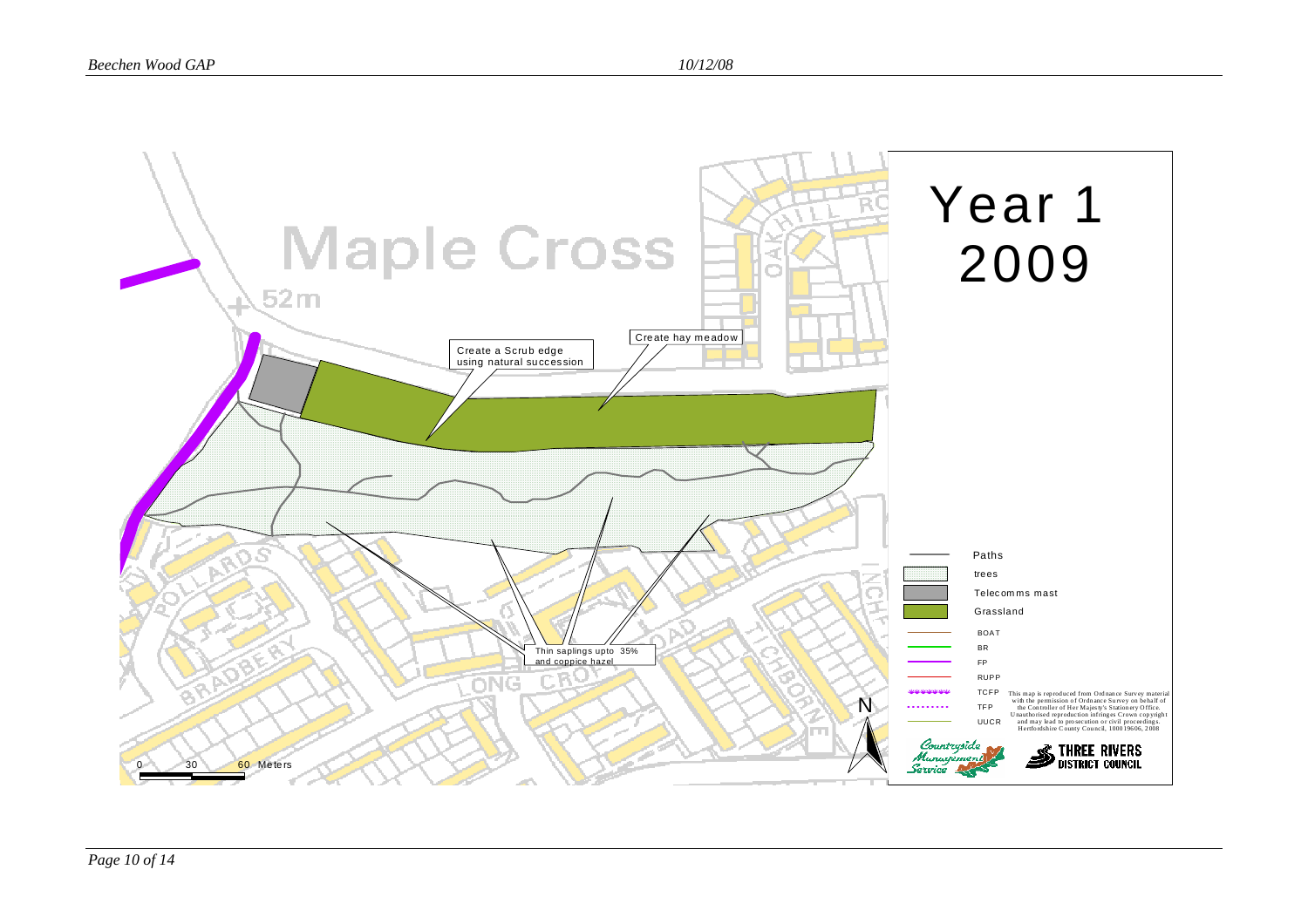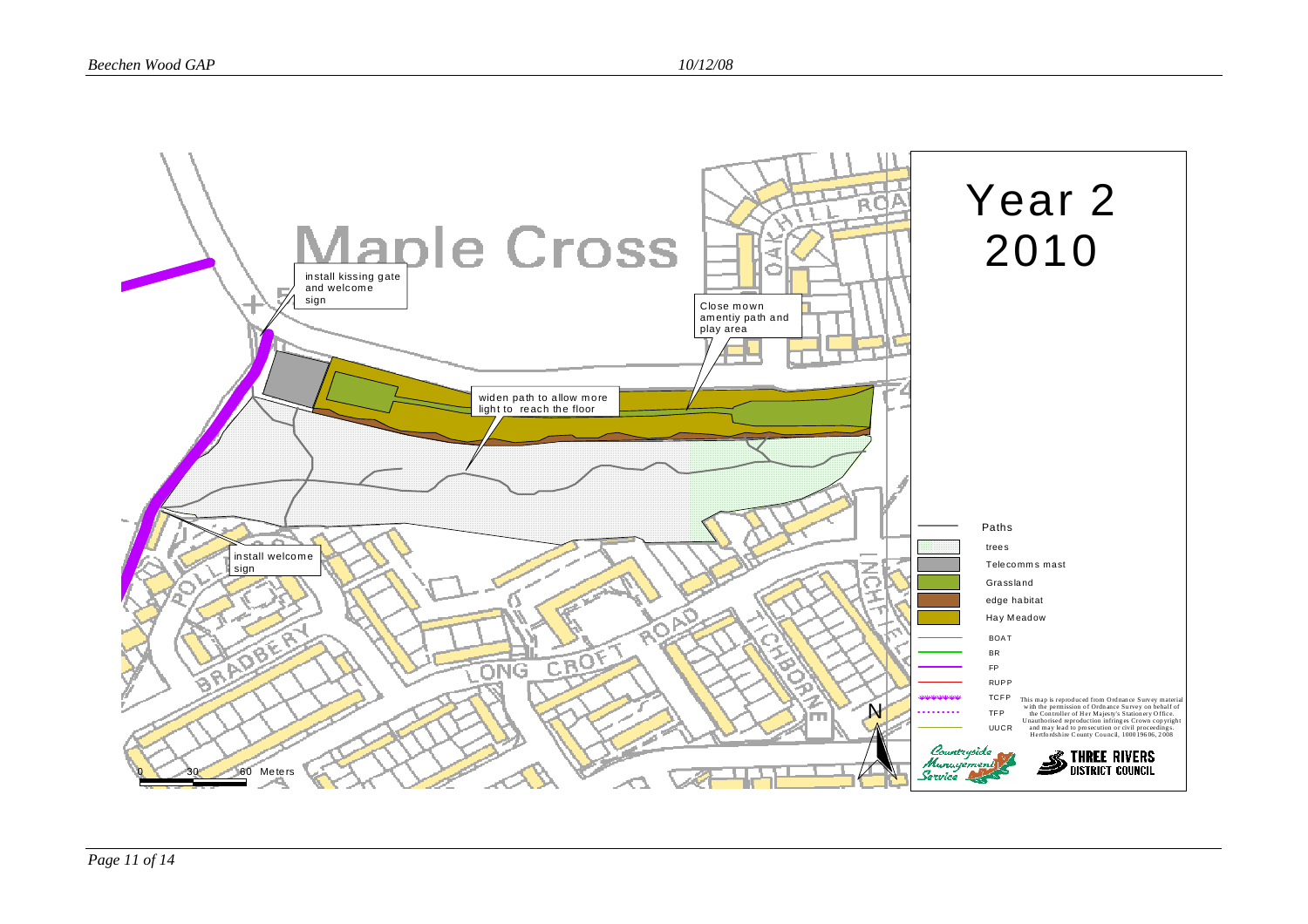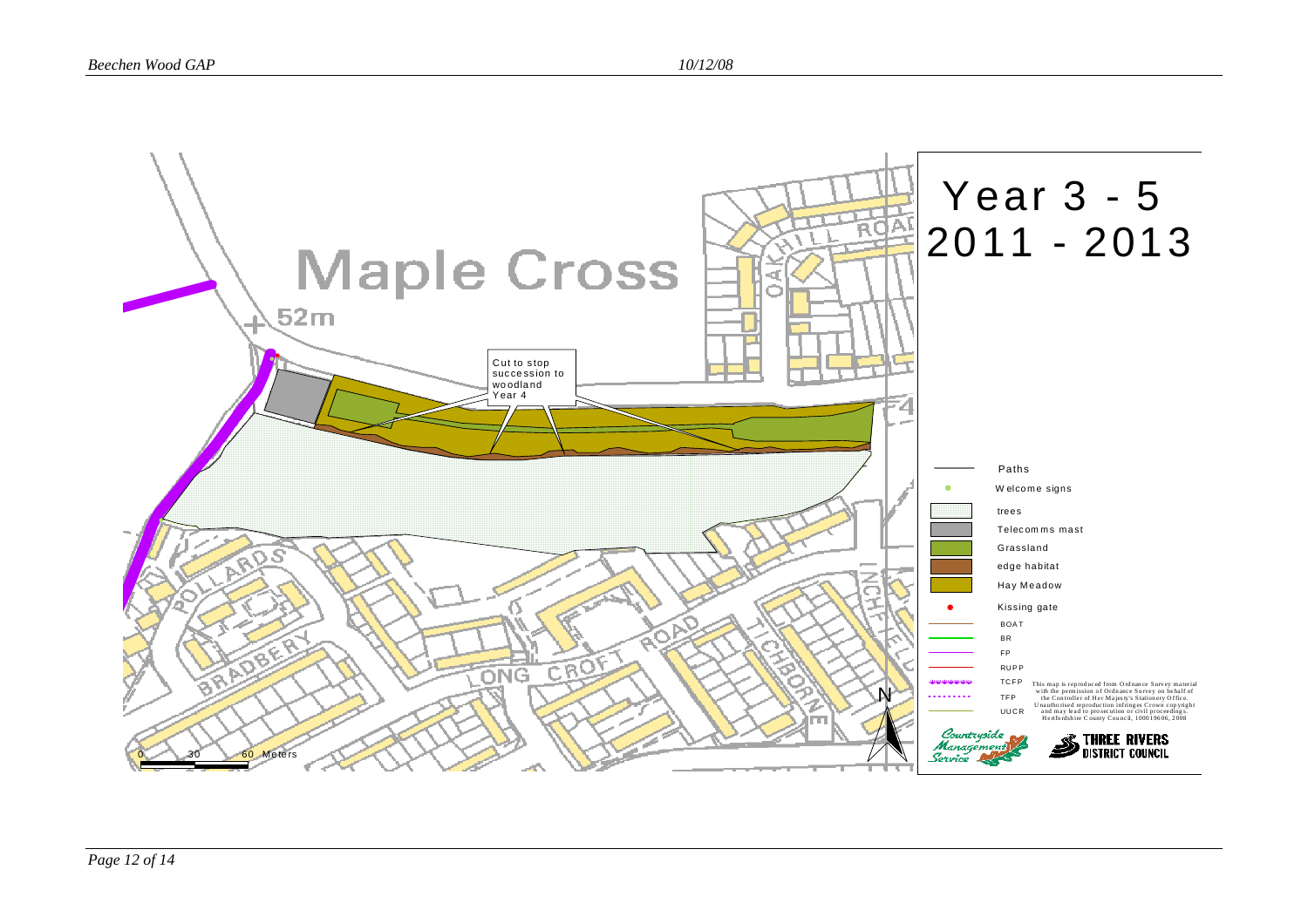# *11.0 Management Specifications*

## *11.1 Annual Management*

Minimum standards of annual management will be expected:

- Maintenance of all related signage and park infrastructure
- Litter clearance/ removal of fly tipping
- Maintain rides and glades
- Control of non native species, including the removal of all non native material off site
- In addition Three Rivers DC will carry out a site risk assessment and tree safety survey in areas of high public access and undertake necessary work, e.g. tip pruning. Taking into account relevant wildlife law.
- Contractors under officer supervision may remove trees. Those deemed to be too large should be removed by tree surgeons.
- Maintain key pedestrian access points (consider installing kissing gates at access points).

# *11.2 Woodland*

Currently the woodland is under managed; however there is scope to improve the woodland as a habitat.

- Ride widening along the path should be carried out. A width of no less than 6 metres (ideally 25m, however due to the small size of the wood this is inappropriate) should be created with sinuous edges, a structurally diverse edge should be allowed to develop to provide light, warmth and sunny conditions.
- Other management works should be in accordance with Three Rivers DC woodland management plan.

# *11.3 Hedge Management*

The hedge along the grassland boundary will require management and gapping up.

- All hedge whips should be planted between October and March and should be of native species and provenance. (thorn species)
- Hedge plants should be bare root transplants 40-60cm in size (these can be purchased through CMS supply contract at a reduced rate).
- 4-6 plants to be planted per metre in two parallel staggered rows
- Plants to be protected from rabbit damage by use of canes and clear spirals
- Planting to be kept weed free for a 3yr period using organic mulch, or plastic strip to ensure successful establishment.
- Failed plants to be identified and replaced during first season following planting